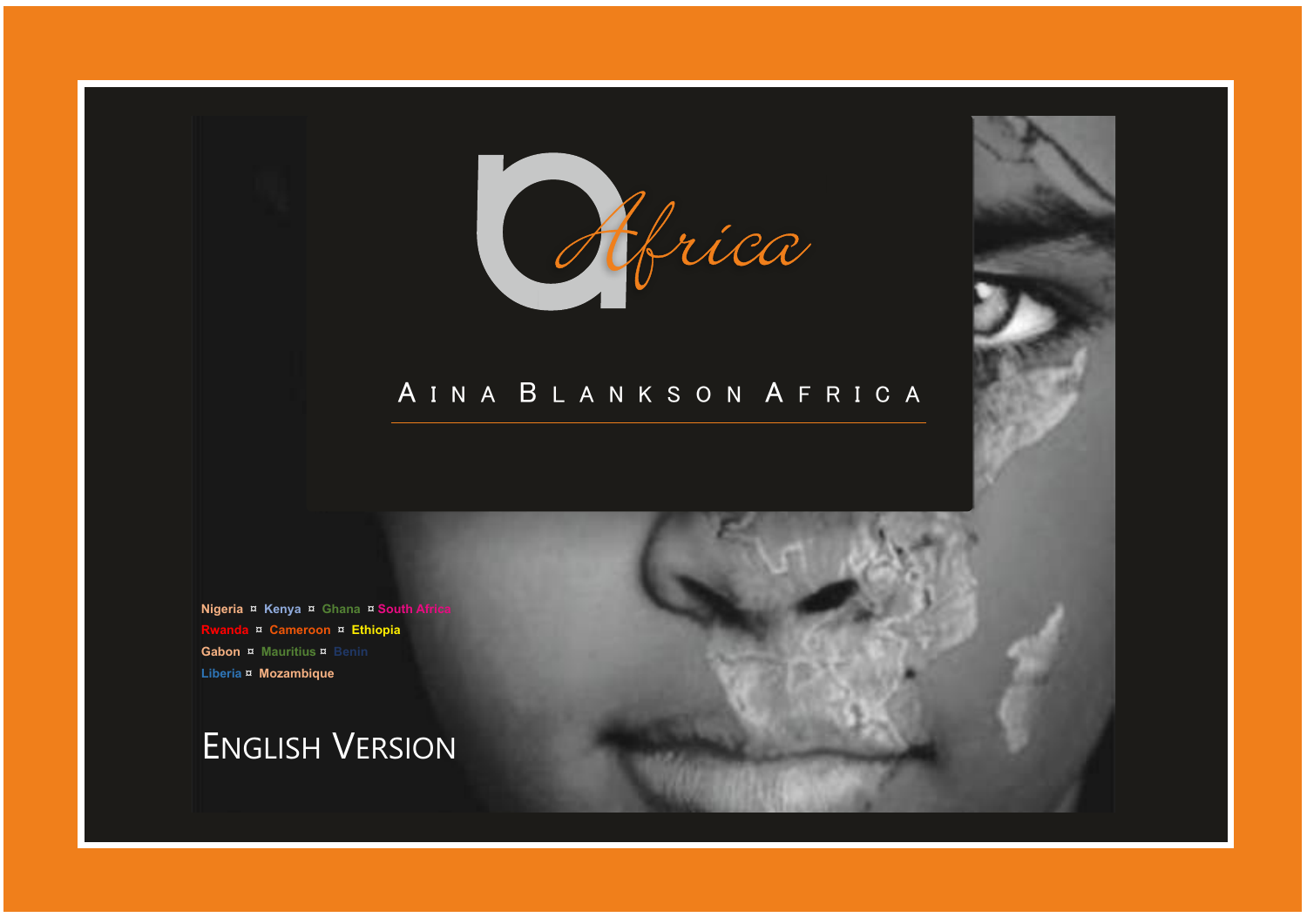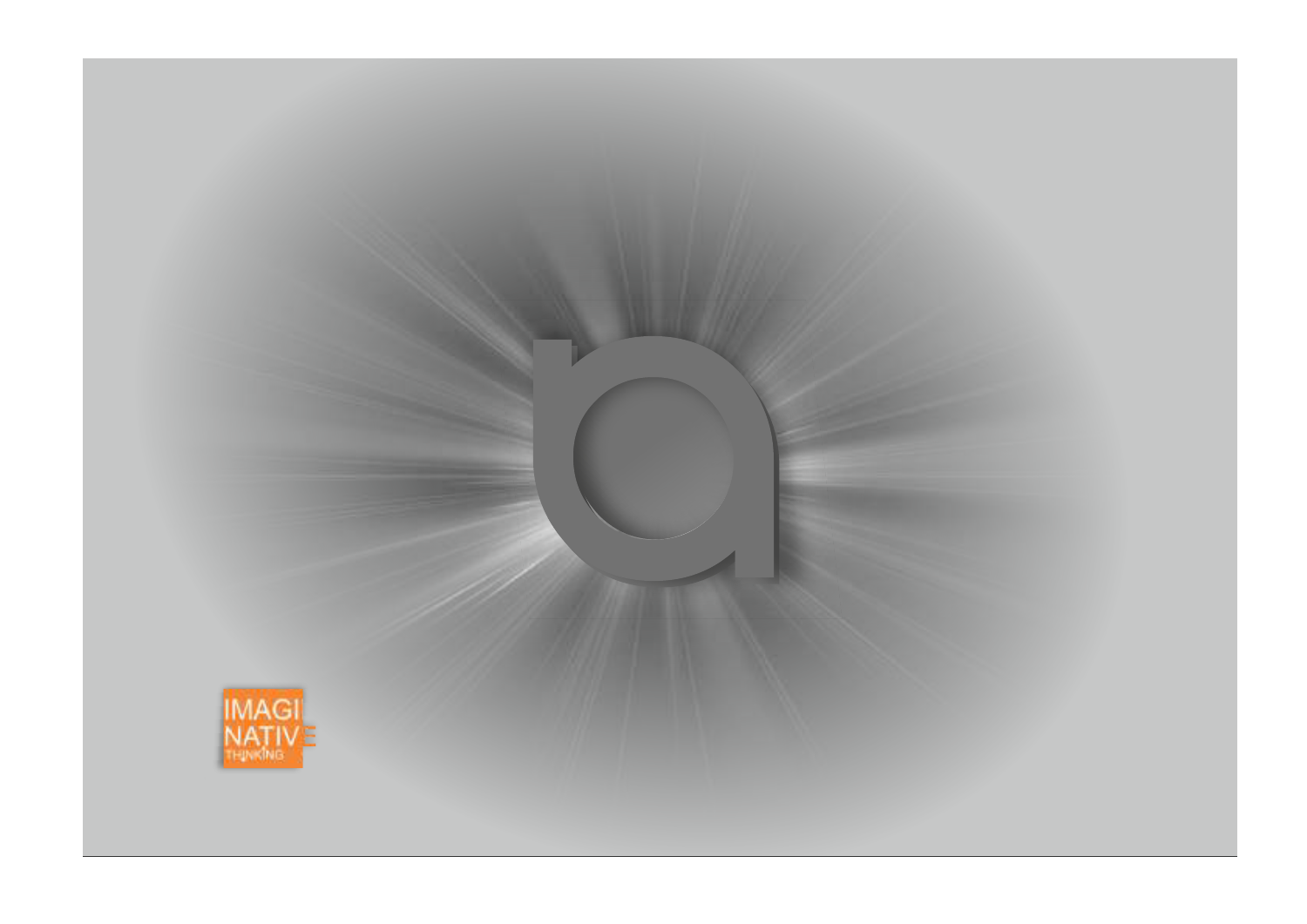# **What we Do**

"Aina Blankson Africa provides a robust and *operationally integrated approach to ensuring uniformity of legal professional services across Africa. This guarantees organizations operating in multiple jurisdictions in Africa the highest commercial efficiency. It is designed to assimilate to any business strategy or transaction contemplated across the continent and, above all, increase the ease of doing business with an assurance of local expertise, influence and a focused preemptive reduction of business risks and exposure. "*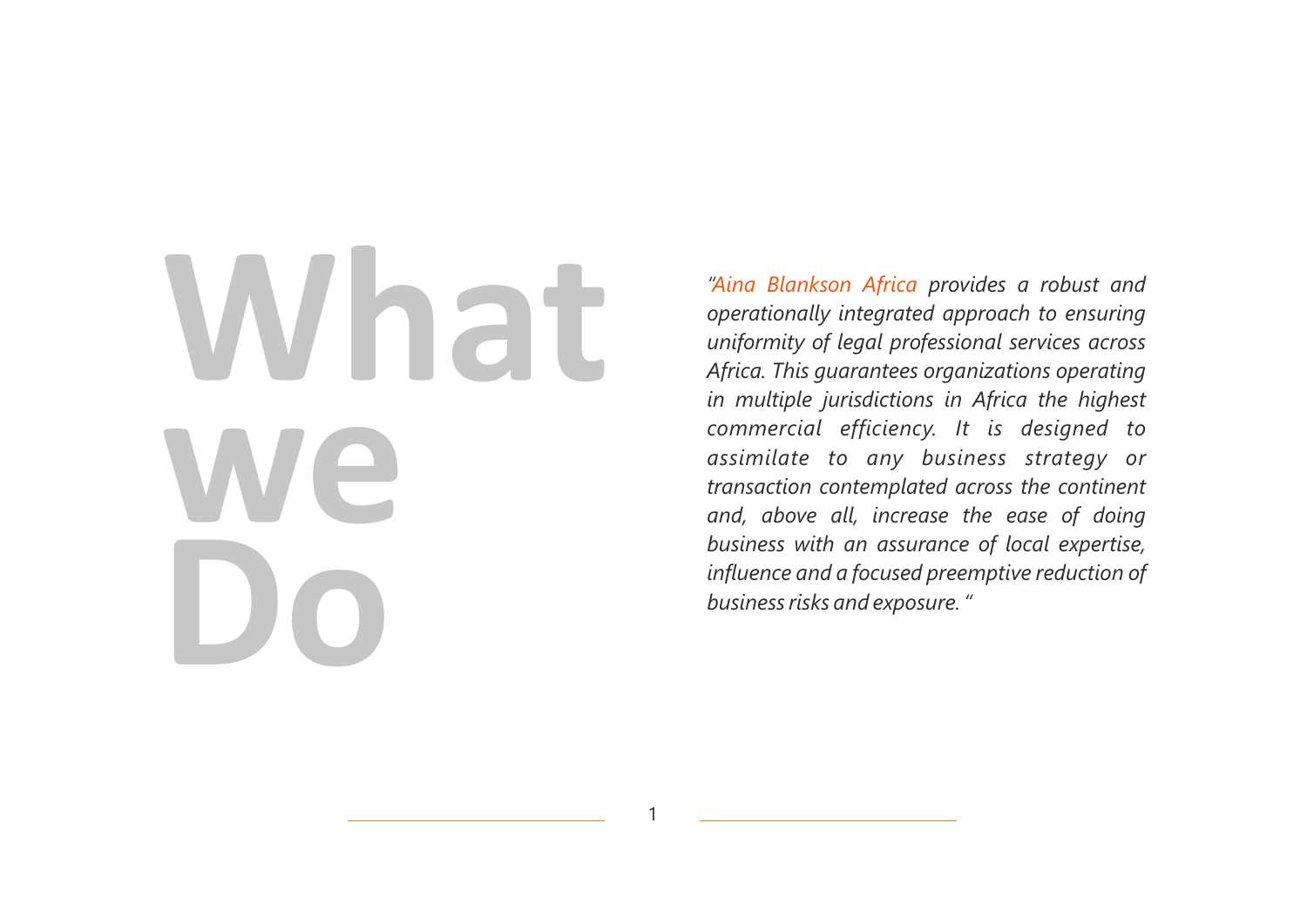### AFRICA, A BUSINESS CASE

ermed the 'final frontier" and "land<br>
of opportunity," A frica encompasses 10 of the world's fastest growing economies. Early investors overcoming initial stigmas and fears now stand as an example of proven returns doing business in Africa. Africa hosts the world's youngest populations, significant natural resources and numerous countries anticipated to double economically at rates exceeding 7% per year, dwarfing western economies in terms of investment potential.

With the promise of strong economic growth and subsequent favourable impact on corporate balance sheets, investors and multinational corporations are flocking to Africa with a long term continent wide strategy as the global economy focuses on economic forerunners such as Nigeria, Egypt, Ghana, Kenya and South Africa.

Whilst Africa offers the world's highest return on foreign direct investment, it encompasses 54 very different countries with equally diverse business considerations, each demanding specific regional expertise. Successful business operations in Africa are largely predicated on a firm understanding of regional subtleties, public sector networks and influence, and reliable professional advice which reflect industry expertise at accustomed international standards.

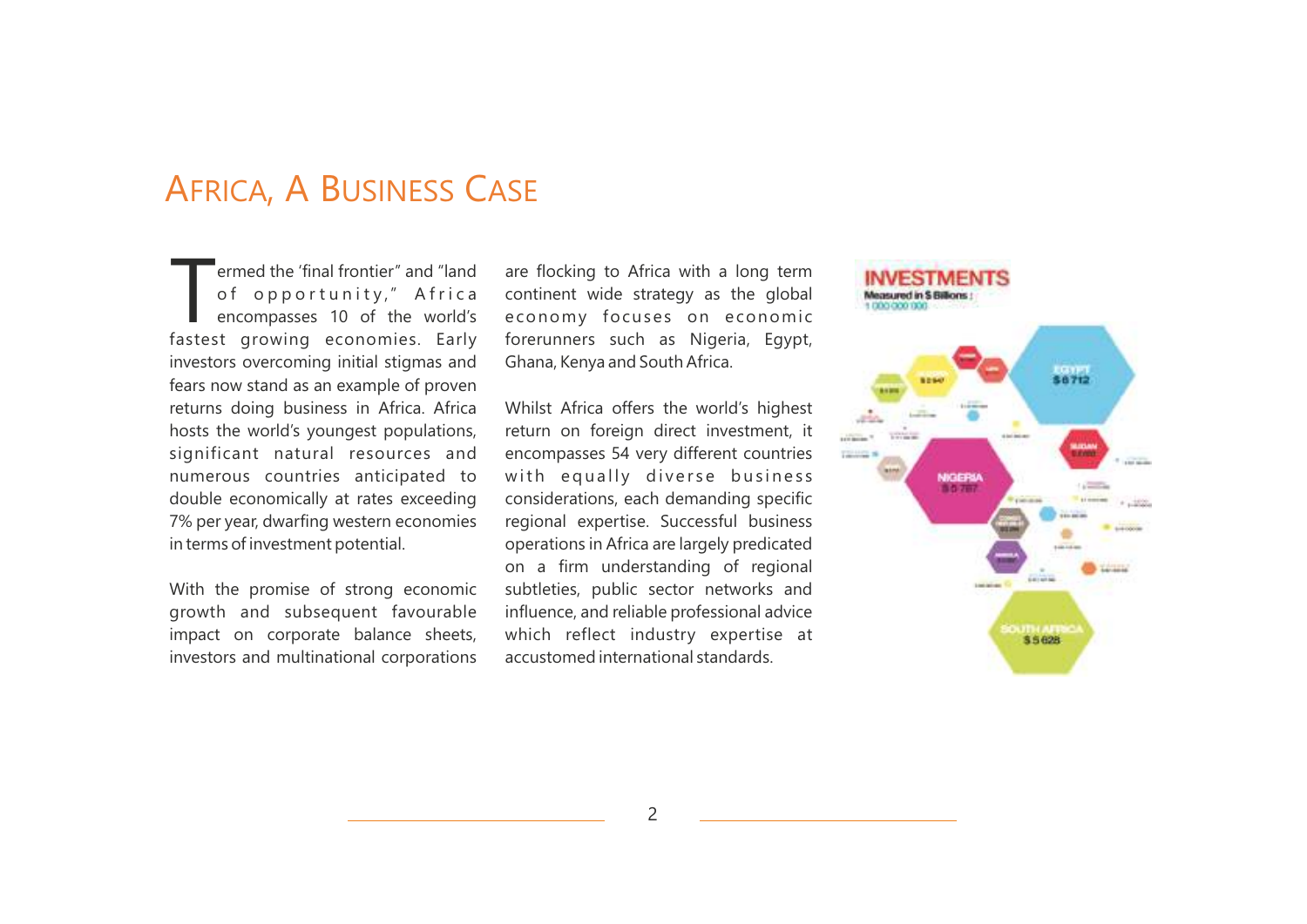### AINA BLANKSON AFRICA

Aina Blankson Africa ("AB Africa") is deliberately established in response to increasing demands from leading multinational corporations and internationally focused indigenous organizations with interest in and across Africa, for simultaneous and direct access to quality legal advice. AB Africa delivers assured superior regional knowledge and expertise; local influence and networks; commercial edge and relevance; professional touch; as well as highlighting value added services and result orientated rewards.

AB Africa is the expansion of the trusted Aina Blankson credo through a Network of affiliate firms deliberately positioned in

strategic African economies. Under the supervision of Aina Blankson, LP, members of AB Africa are carefully vetted and selected for their quality of service, progressive approach to modern transactions, local expertise and influential network.

AB Africa is the opportunity for clients to access a seamless synergy of legal services which adequately supports their overarching corporate objectives within modern day global markets. It is designed to be fully integrated to facilitate efficient growth expansion strategies and effective business operations across Africa. AB Africa subscribers enjoy immediate access to the full spectrum of expertise and legal disciplines across the continent as well as support for cross border transactions and multi-jurisdictional contracts. We emphasize proactive minimization of legal and regulatory exposure and an in-depth knowledge of compliance and regulatory processes integral to the ease of business and corporate success in Africa.

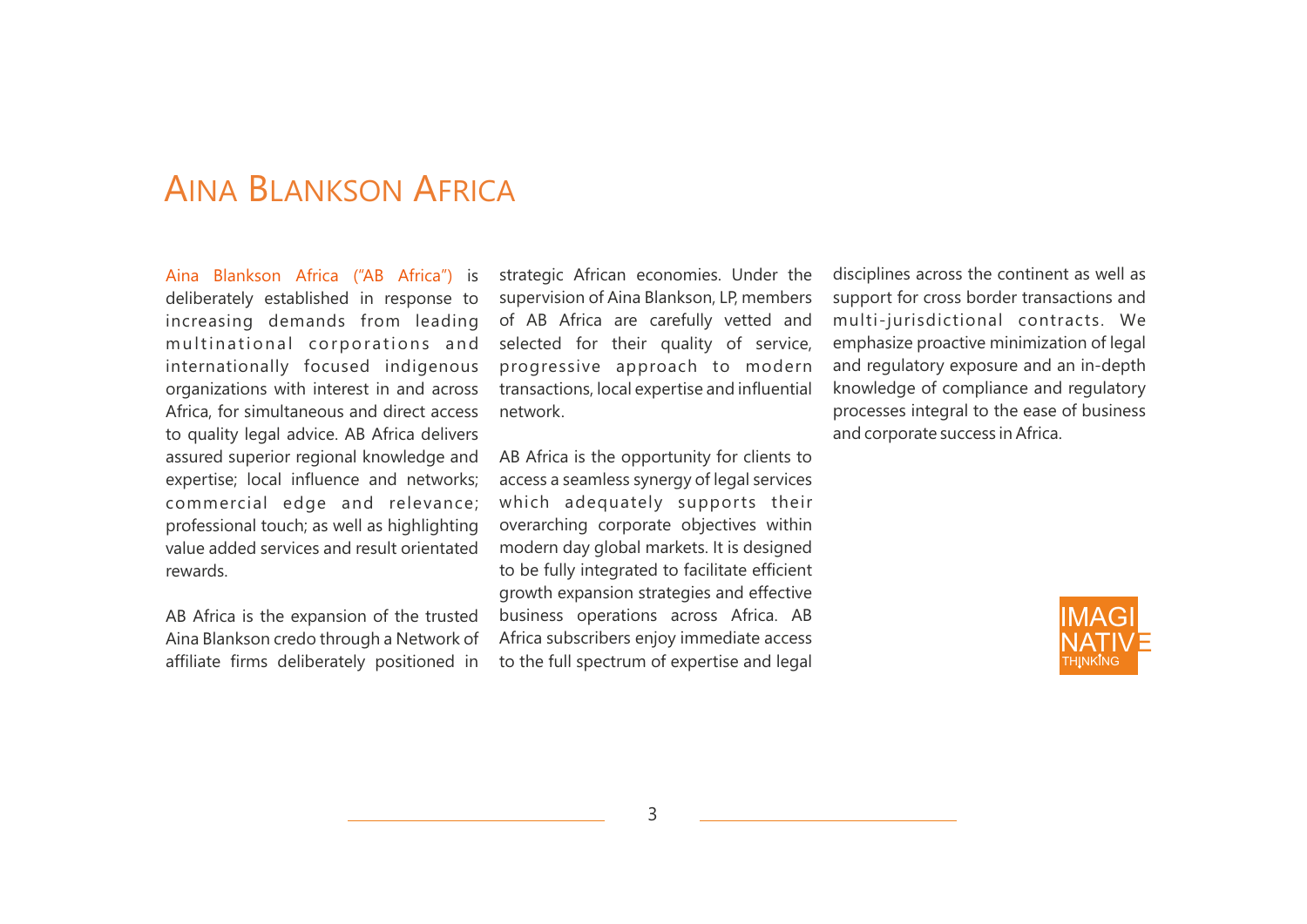### FORENSIC DUE DILIGENCE AND MARKET INTELLIGENCE

AB Africa provides multinational corporations with a tailored forensic due diligence and market intelligence service particularly focused on organizations looking to conduct business in unfamiliar territories across Africa. Fraud risks are often underestimated in corporate and commercial transactions. To minimize any potential negative impact in transactions, businesses must address areas of risk such

- as:
- $\Box$  Fraud
- $\Box$  Bribery and corruption
- **Q** Money laundering
- $\Box$  Related party transactions / conflicts of interest
- $\Box$  Restrictions on trade and export
- $\Box$  Regulatory actions

In the event any of the above applies to a transaction, an organization can become exposed to reduced revenues, increased costs, reputation damage, competitor or shareholder litigation or even regulatory sanctions, including criminal prosecution.

Aina Blankson Africa's primary objective in this regard is to undertake a deep dive analysis and provide an organization with additional information to enable an enlighted decision to be made and/or mitigate such risks through early review of potentially inappropriate or unethical business practices.



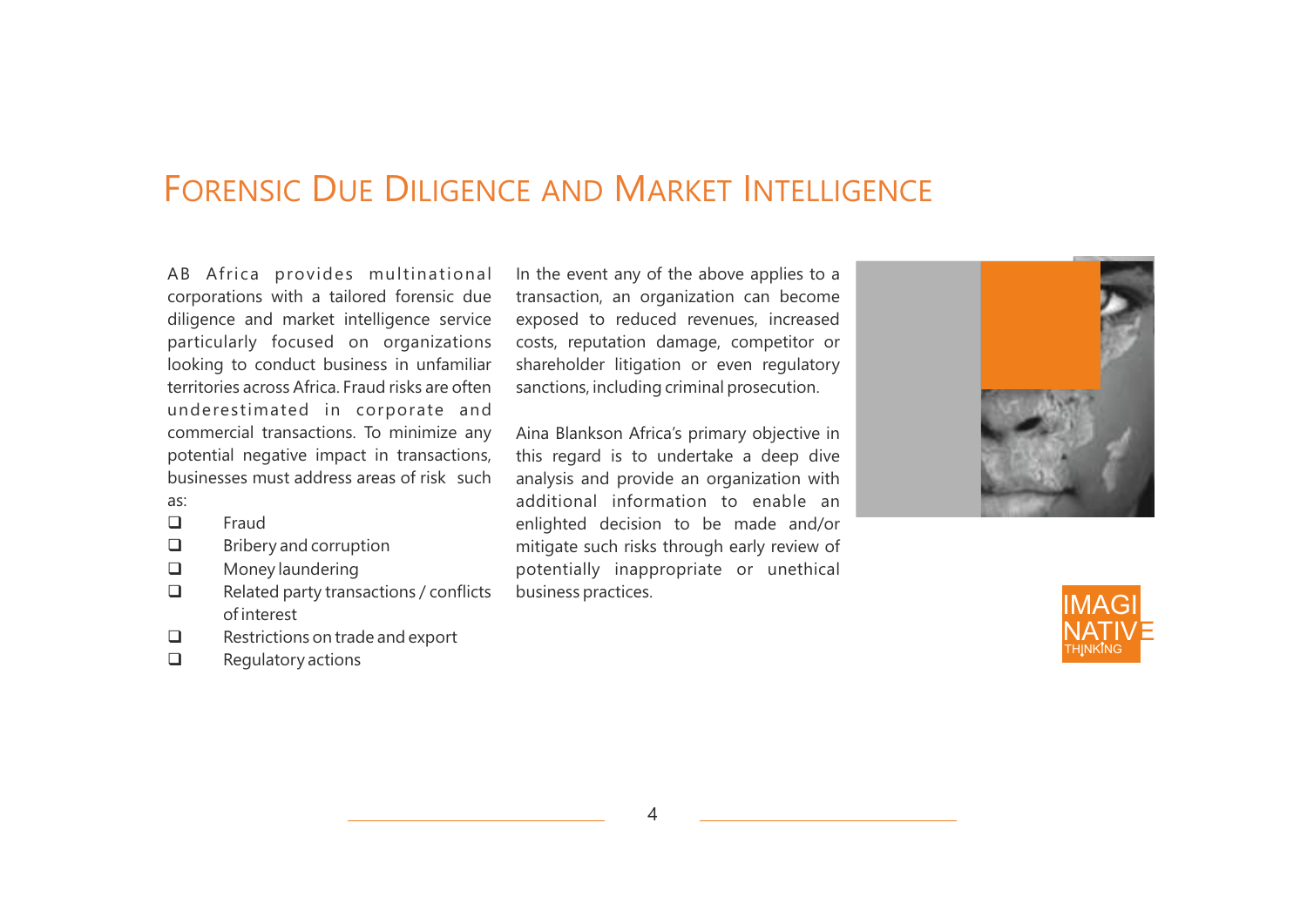### AB AFRICA NETWORK

AB Africa encompasses a collaborative team of trusted law firms covering every region in Africa. Affiliate firms are strategically located in key business hubs, vetted and selected for their capacity and ability to provide superior local expertise to international standards.

The Network is expanded to any additional territory as required by a transaction or client's needs, maintaining always the service standards and where appropriate leveraging pre-established international partnerships with firms in the UK, United States and Asian territories to ensure the superior delivery of professional services.



Nigeria ¤ Kenya ¤ Ghana ¤ Ivory Coast ¤ South Africa ¤ Tanzania ¤ <mark>Rwanda</mark> ¤ Uganda ¤ Egypt ¤ Cameroon ¤ Angola ¤ Togo ¤ Gabon.<br>Senegal ¤ <mark>Mauritius ¤ Beni¤ Nn iger ¤ Botswana ¤ Morocco ¤ Zambia ¤ Guinea ¤ Sierra Leone ¤ </mark>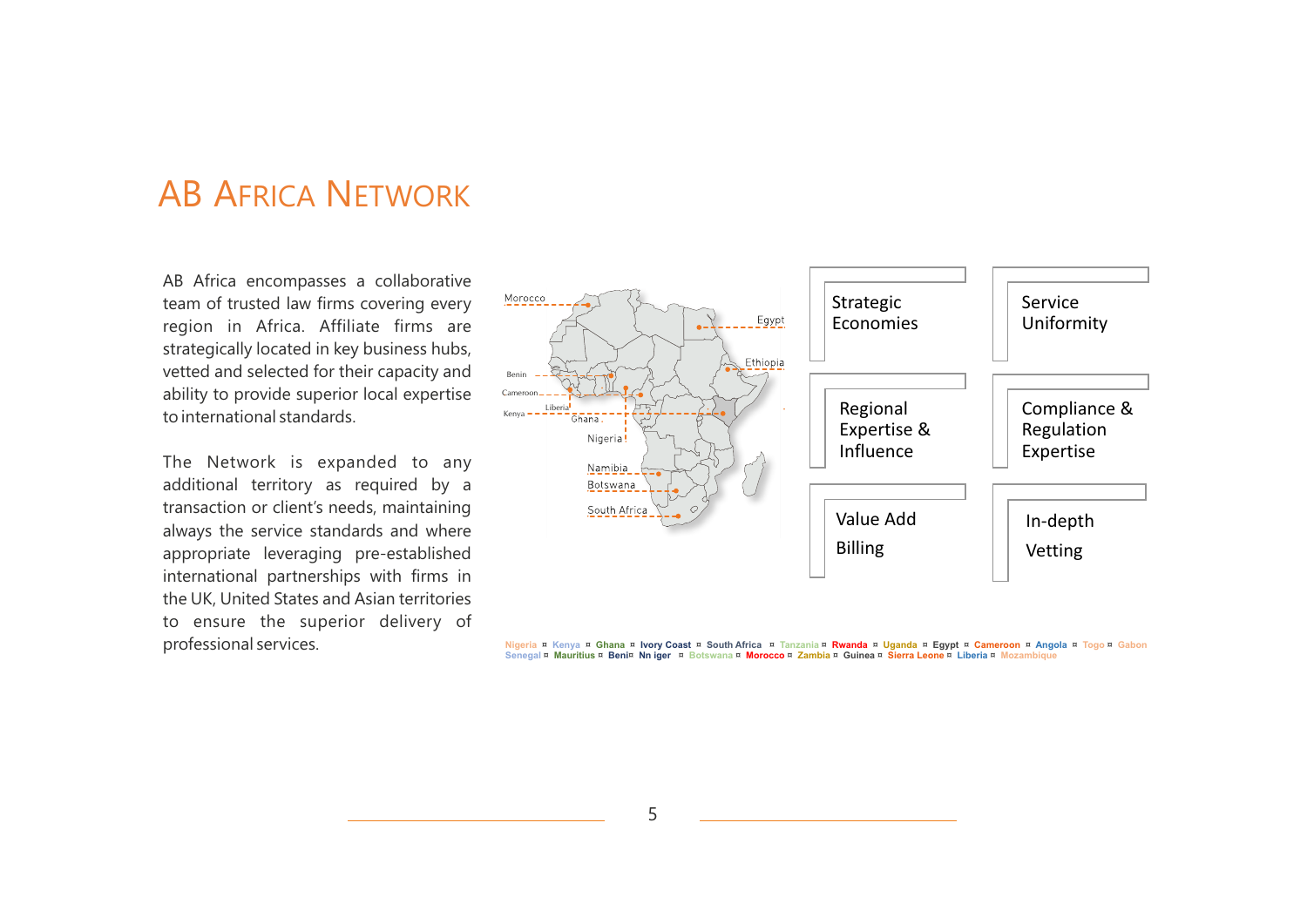### SERVICE STANDARDS

AB Africa affiliates commit to the Aina Blankson excellence in service standards credo, which form the pillars of the Network. Affiliates must ensure consistency and a continued emphasis on value add, efficiency, commercial acumen, competitive billing and international best practices. Key Service standards guaranteed across AB Africa include:

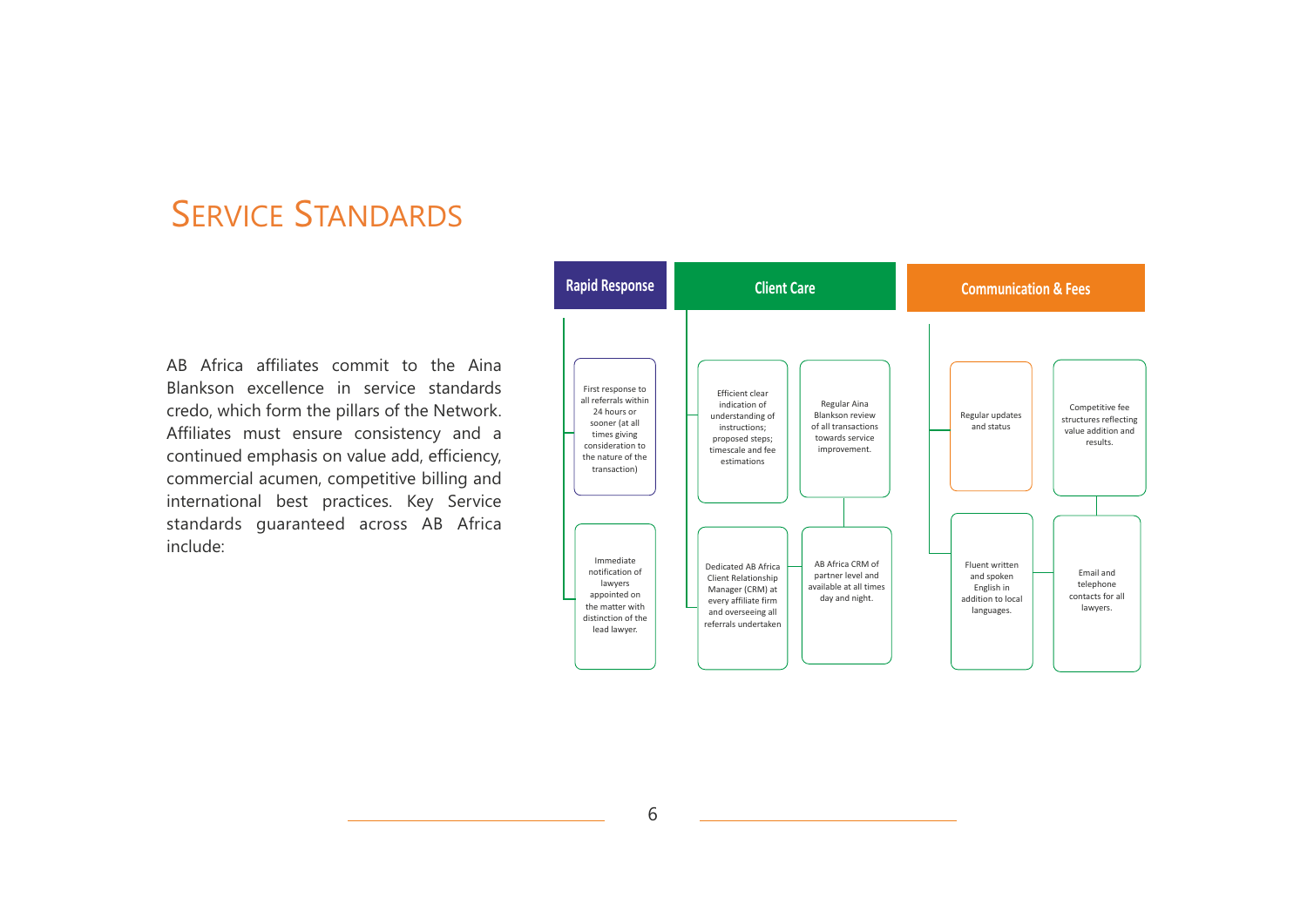

### A I N A B L A N K S O N A F R I C A

**Nigeria ¤ Kenya ¤ Ghana ¤ South A Rwanda** ¤ **Cameroon** ¤ **Ethiopia Gabon ¤ Mauritius ¤ Benin Liberia** ¤ **Mozambique**

FRENCH VERSION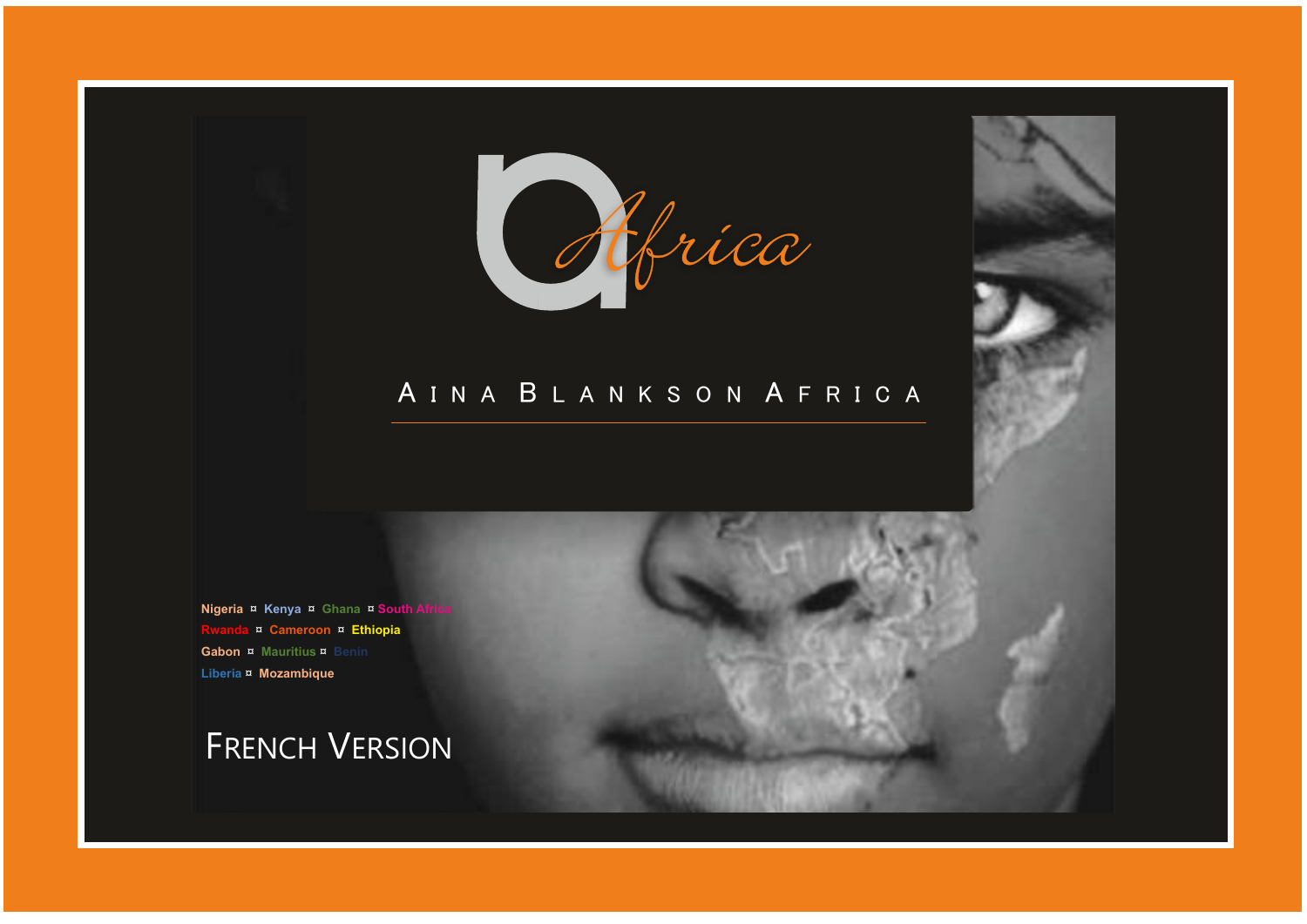## **CE QUE NOUS FAISONS**

*"Aina Blankson Afrique fournit une approche solide et intégrée sur le plan opérationnel pour assurer l'uniformité des services juridiques professionnels à travers l'Afrique. Cela garantit les organisations opérant dans plusieurs pays d'Afrique d'une efficacité ommerciale de plus élevée. Ceci est ainsi conçu pour assimiler toute stratégie d'entreprise ou de transaction envisagée à travers le continent et, surtout, augmenter la facilité de faire des affaires avec l'assurance et l'influence d'une expertise locale, ainsi qu'une réduction préventive ciblée des risques d'entreprise et d'exposition."*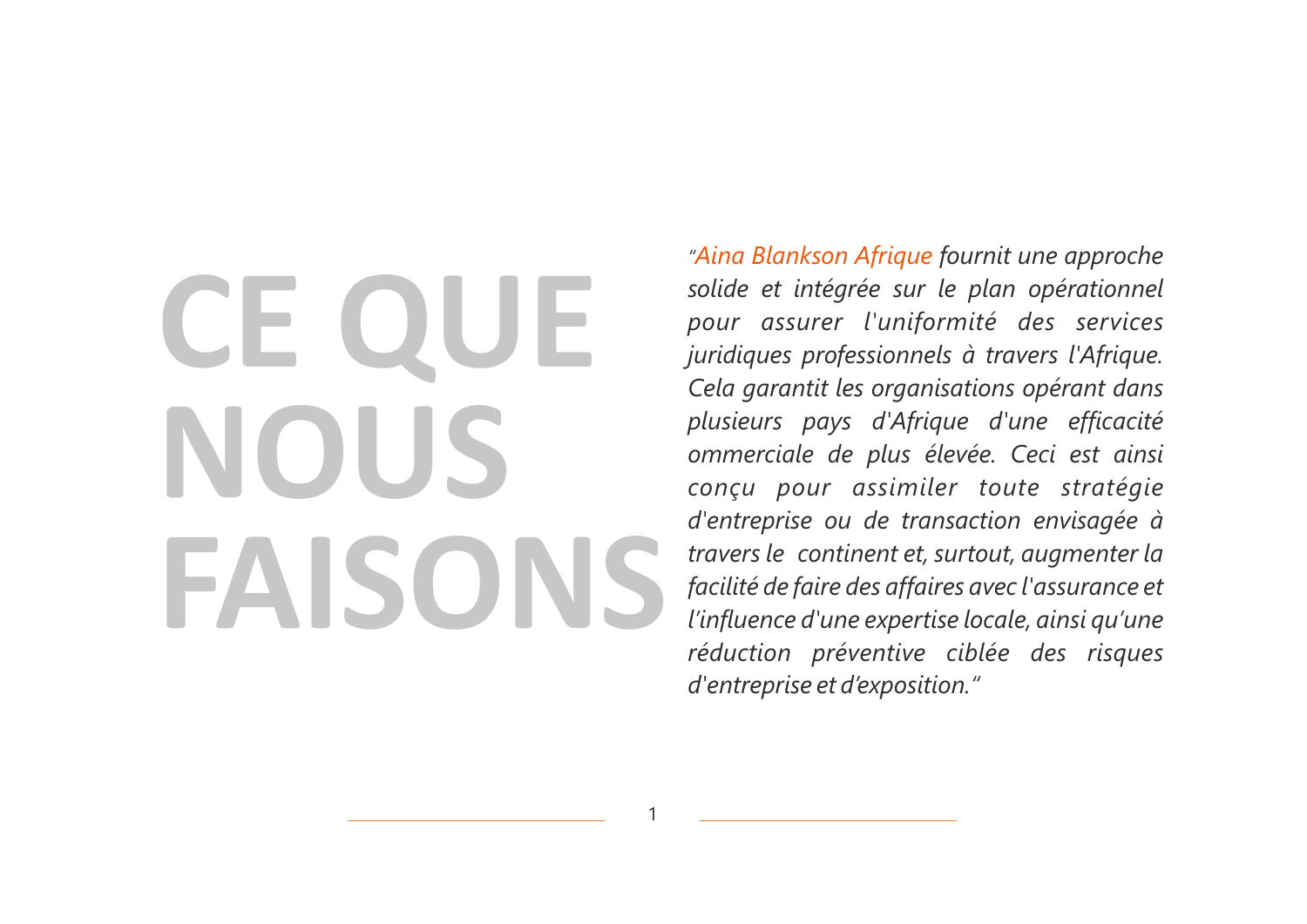### AFRICA, A BUSINESS CASE

Appelée «dernière frontière » et « terre des possibilités », l'Afrique englobe 10 des économies les plus dynamiques du monde. Les premiers investisseurs à surmonter les stigmates initiaux et les craintes se tiennent maintenant à titre d'exemple des rendements éprouvés qui font des affaires en Afrique. L'Afrique accueille les populations les plus jeunes du monde, d'importantes ressources naturelles et de nombreux pays devrait croître économiquement à des taux supérieurs à 7% par an, éclipsant les économies occidentales en termes de potentiel d'investissement.expertise at accustomed international standards.

Avec la promesse d'une forte croissance économique et de l'impact favorable ultérieure sur les bilans des entreprises, des investisseurs et des sociétés multinationales affluent en Afrique avec une vaste stratégie à long terme au continent de l'économie mondiale se concentrant sur les précurseurs économiques tels que le Nigeria, l'Égypte, le Ghana, le Kenya et le Sud Afrique.

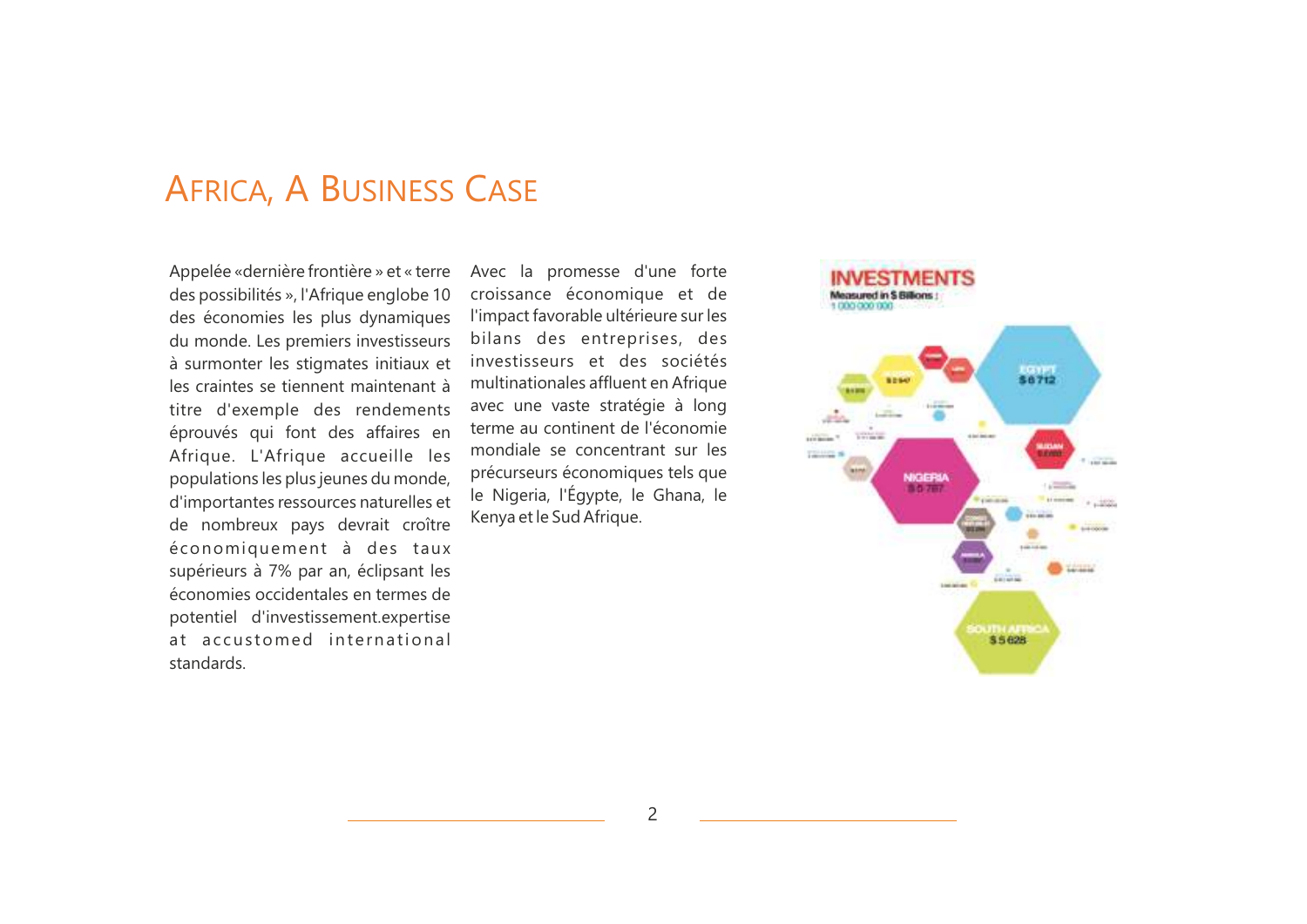### AINA BLANKSON AFRIQUE

Aina Blankson Afrique ( «AB Afrique») est délibérément conçu pour répondre aux demandes croissantes des grandes sociétés multinationales et des organisations autochtones axées sur l'international avec intérêt; à travers l'Afrique, pour l'accès simultané et direct à des conseils juridiques de qualité. AB Afrique fournit une connaissance juridique régionale supérieure assurée et une expertise de haute voltige, donnant de l'influence sur des réseaux locaux, l'avantage et la pertinence commerciale, une touche professionnelle tout en soulignant en outre, des services de valeur et des récompenses orienté vers les résultats.

AB Afrique est l'expansion de la confiance grâce au réseau d'entreprises affiliées délibérément positionnées dans les économies africaines stratégiques. Sous la supervision de Aina Blankson LP, les membres de AB Afrique sont soigneusement sélectionnés et choisis pour leur qualité de service, l'approche progressive des opérations modernes, une expertise locale et un réseau d'influence.

AB Afrique est la possibilité pour les clients d'accéder à une synergie homogène des services juridiques qui supporte adéquatement leurs objectifs généraux d'entreprise au sein des marchés mondiaux modernes de nos jours. Il est

conçu pour être entièrement intégré afin de faciliter les stratégies d'expansion de croissance efficaces et les opérations commerciales efficaces à travers l'Afrique. Les abonnés de AB Afrique bénéficient d'un accès immédiat à la gamme complète d'expertise et des services juridiques à travers le continent ainsi que le soutien pour les transactions transfrontalières et les contrats multi-juridictionnels. Nous insistons sur la réduction proactive des risques juridiques et réglementaires, une connaissance approfondie de la conformité et des processus réglementaires intégrés pour la facilité de l'entreprise et le succès des entreprises en Afrique.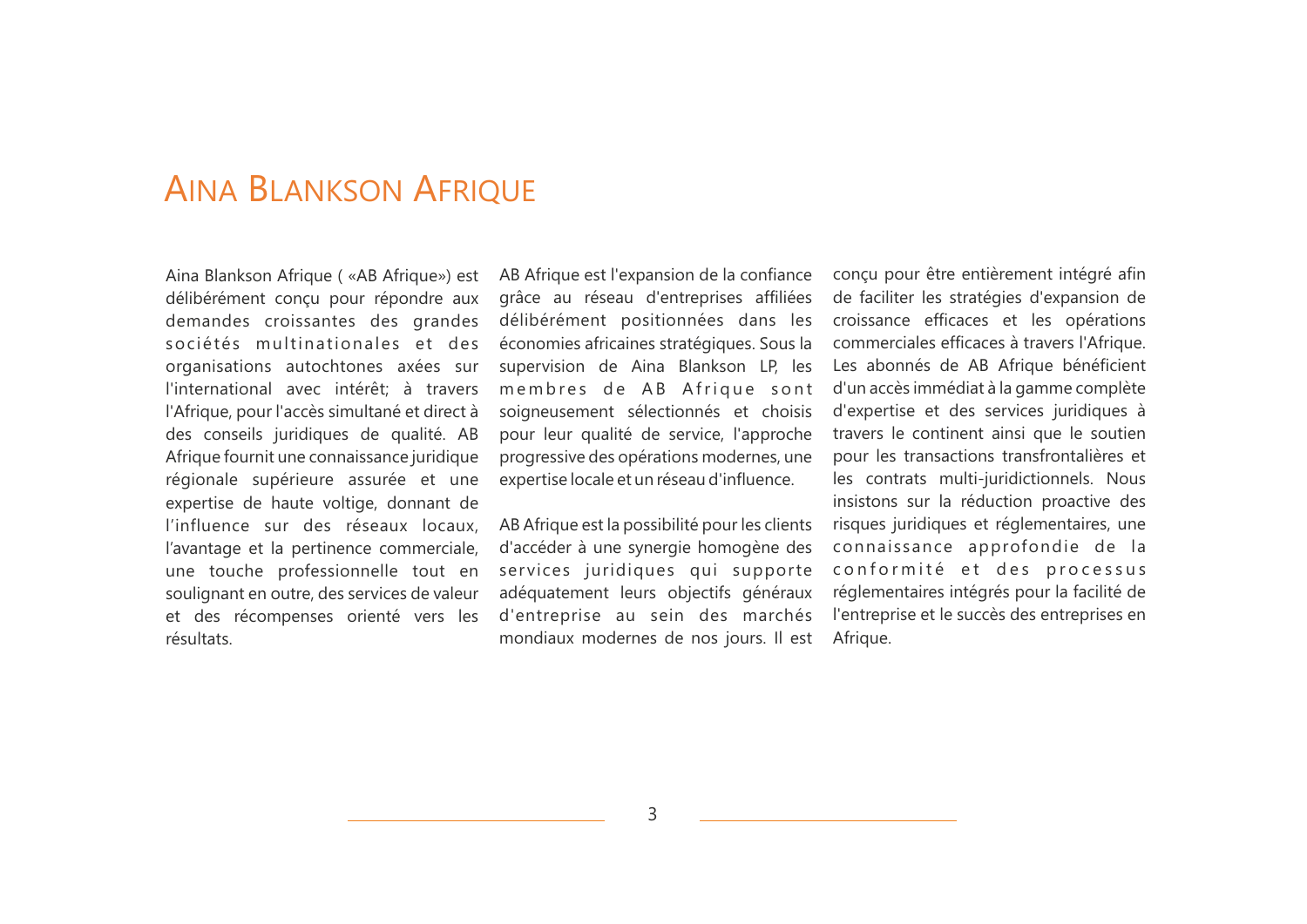### ÉTUDE EXPERTE DES FAISABILITÉS ET INTELLIGENCE DU MARCHÉ

AB Afrique fournit aux multinationales les études de faisabilité et l'intelligence du marché pour toutes raisons légales adaptées au cas par cas, en mettant particulièrement l'accent sur les organisations qui cherchent à faire des affaires dans les territoires inconnus à travers l'Afrique. Les risques de fraude sont souvent sous-estimés dans les transactions corporatives et commerciales. Les zones d'affaires à risque doivent toujours être abordées afin de minimiser tout impact négatif potentiel dans des opérations telles que:

- $\Box$  Fraude
- $\Box$  Pot-de-vin et corruption
- $\Box$  Blanchiment d'argent
- $\Box$  Transactions entre parties / Conflits d'intérêts
- $\Box$  Restrictions sur le commerce et l'exportation

#### **Q** Mesures réglementaires

Dans le cas où l'un des cas ci-dessus devient applicable à une transaction, une organisation peut être exposée à des baisses de revenu, l'augmentation des coûts, l'atteinte à la réputation, actionnement des litiges contre de la part d'un concurrent ou contre un actionnaire ou même sanctions réglementaires, y compris des poursuites judiciaires au pénal.

L'objectif primordial de Aina Blankson Afrique à cet égard est de procéder à une analyse en profondeur et fournir toute organisation avec des informations supplémentaires pour permettre une décision éclairée à être prise en vue d'atténuer ces risques par l'examen rapide des affaires potentiellement inappropriées ou contraires à l'éthique des pratiques.



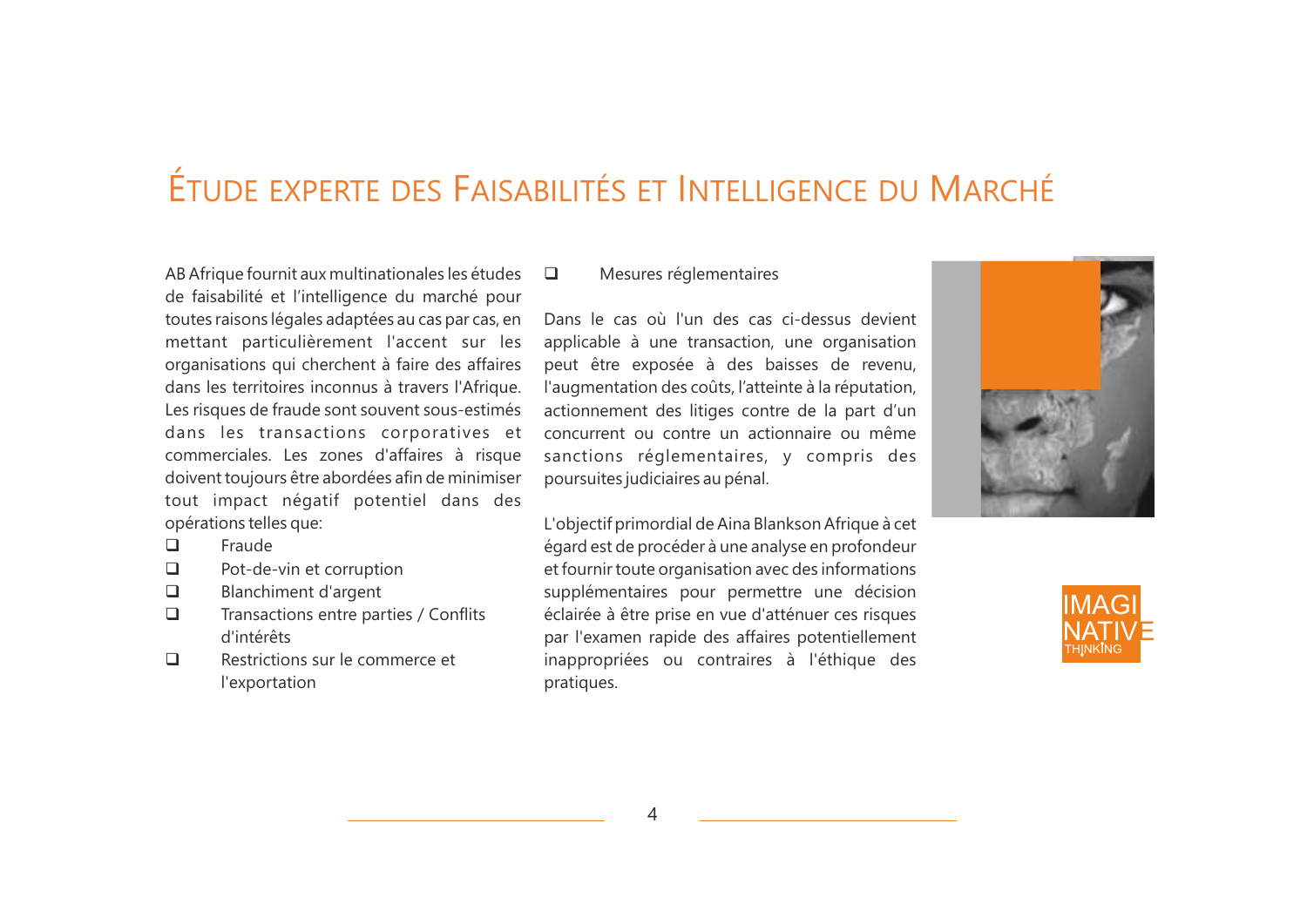### RÉSEAU AB AFRICA

AB Africa comprend une équipe collaborative de cabinets d'avocats de confiance couvrant toutes les régions d'Afrique. Les sociétés affiliées sont stratégiquement situées dans des centres d'affaires clés, contrôlées et sélectionnées pour leur capacité et leur aptitude à fournir une expertise locale supérieure aux normes internationales.

Le réseau est étendu à tout territoire supplémentaire selon les besoins d'une transaction ou des besoins du client, en maintenant toujours les normes de service et, le cas échéant, en tirant parti de partenariats internationaux préétablis avec des entreprises au Royaume-Uni, aux États-Unis et dans les territoires asiatiques pour assurer la prestation supérieure de services professionnels .



Nigeria ¤ Kenya ¤ Ghana ¤ Ivory Coast ¤ South Africa ¤ Tanzania ¤ <mark>Rwanda</mark> ¤ Uganda ¤ Egypt ¤ Cameroon ¤ Angola ¤ Togo ¤ Gabon.<br>Senegal ¤ <mark>Mauritius ¤ Beni¤ Nn iger ¤ Botswana ¤ Morocco ¤ Zambia ¤ Guinea ¤ Sierra Leone ¤ </mark>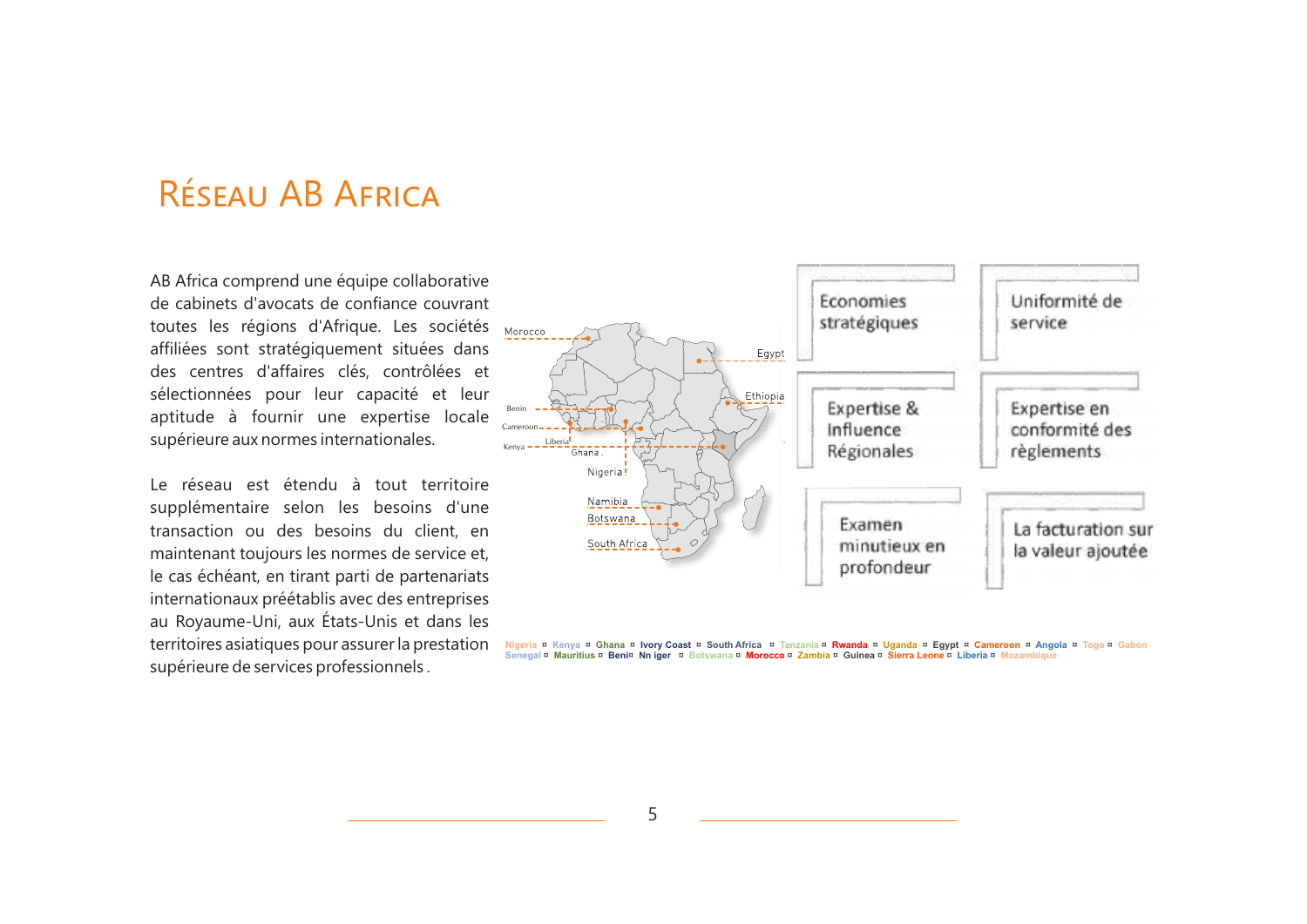### NORMES DE SERVICE

Les affiliés AB Afrique se tiennent à l'excellence de Aina Blankson dans les normes de service, qui forment les piliers du réseau. Les affiliés doivent assurer la cohérence et un accent continu sur ajouter de la valeur, l'efficacité, avoir un sens aigu des affaires, une tarification compétitive et des meilleures pratiques internationales. Les normes de service clés garantis dans AB Afrique comprennent: